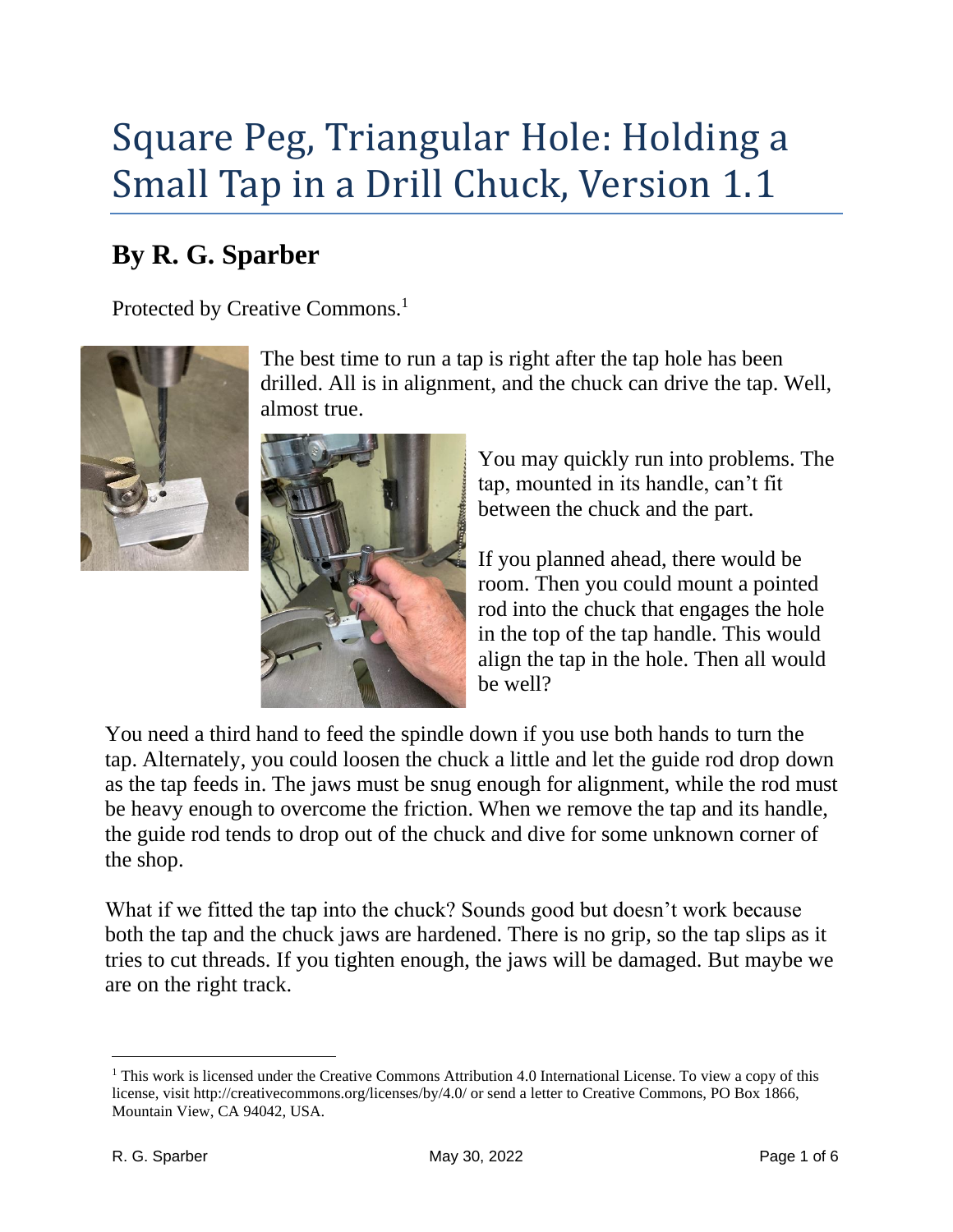What if we held the square part of the tap's shank in the chuck's jaws. Wouldn't that hold securely?



A square peg in a triangular hole is not going to be centered and won't hold. But maybe we are still on the right track.

I need to make an adapter triangular on the outside and square on the inside. Such an odd shape does not lend itself to cutting on a mill or lathe.



Can we relax the requirement a bit? Using some copper wire, I was able to form it close enough to transmit rotational force and be reasonably well centered.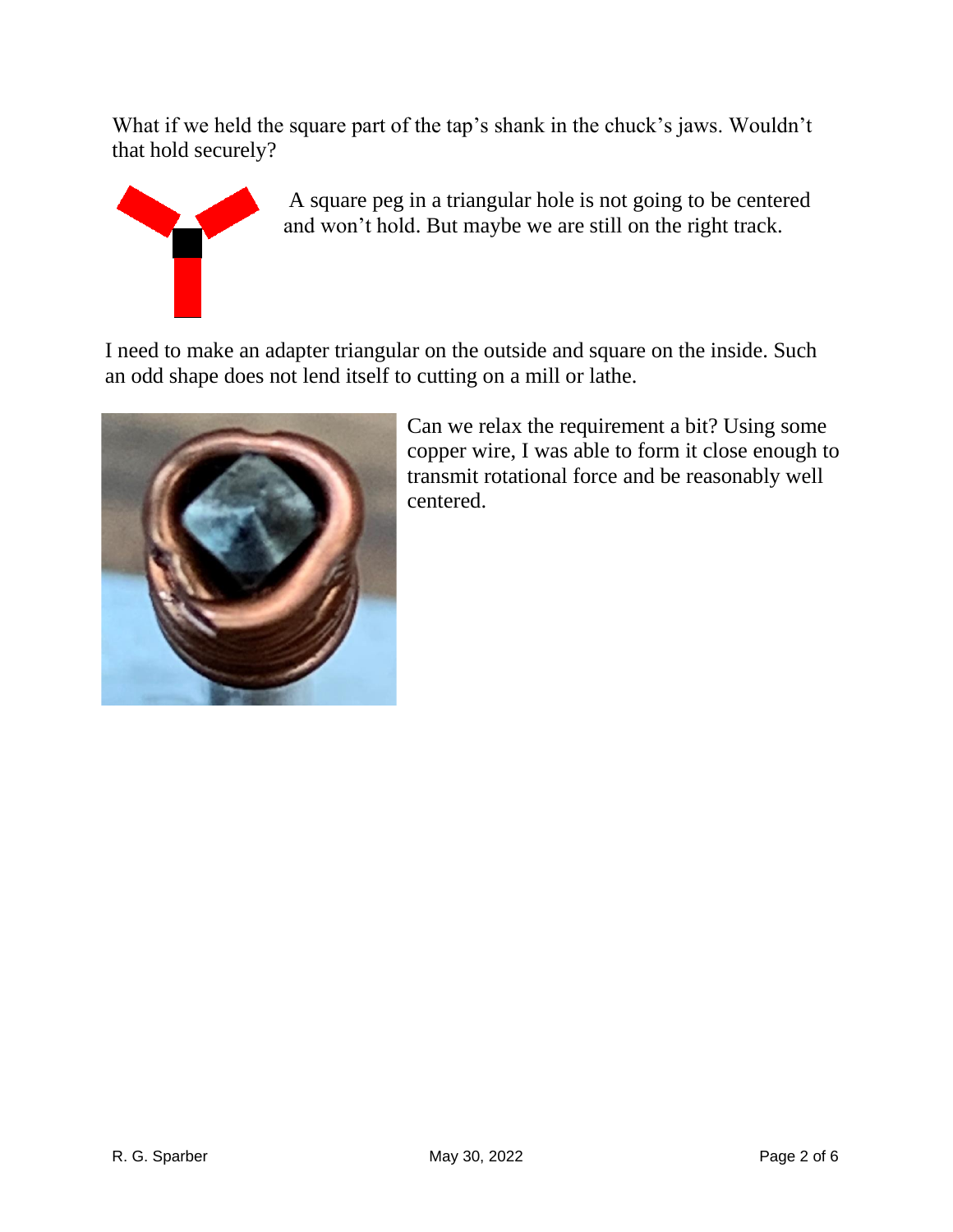

I started with some 18-gage solid copper wire.



After trimming the ends, I slid the coil up to cover the square part of the shank.



Next, I positioned my part and put the tap drill in my drill press chuck.



After drilling, I removed the drill and opened the jaws to accept the modified tap.

Next, I placed the tap's point in the hole and lowered the chuck until the square section of the tap's shank was inside. With the downfeed locked, I tightened the jaws.

It took a few turns of the chuck key as the copper wire deformed to fill the voids.

<sup>&</sup>lt;sup>2</sup> Use small gauge wire for smaller taps. The goal is to pick a wire diamerter slightly larger than the gap between shank diameter and square section.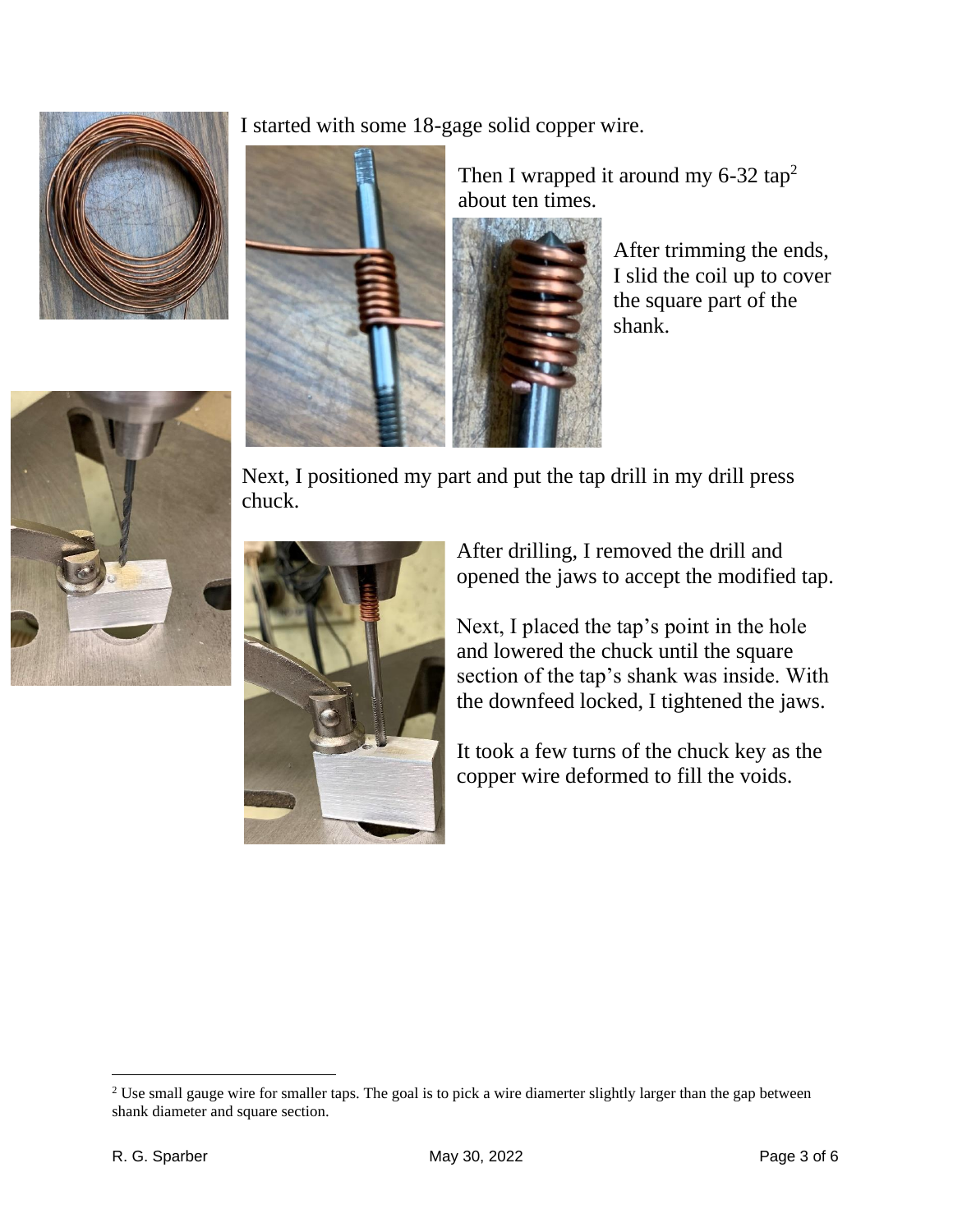

It looks like some of the round part of the tap's shank was caught in the chuck's jaws, but it still held.



After introducing some tapping fluid into the hole, I fed the quill down with one hand until it contacted the part. I then used the other hand to turn the chuck one revolution. The tap was then bedded enough to counteract the upward force of the quill retraction spring. It was then easy to turn the chuck and cut the threads with one hand.

This arrangement has a few advantages.

- the part is not disturbed, so any follow on drilling can be done with the best alignment
- the tap is well supported
- turning the tap with the chuck provides sufficient leverage
- only one hand is needed
- the upward force from the quill retraction spring is not noticeable while tapping
- when backing out, the spring lifts the tap away when it clears the last thread<sup>3</sup>



When finished, I can slide the copper sleeve off.

<sup>&</sup>lt;sup>3</sup> For smaller taps, you may need to hold the chuck down while backing out the last few threads to prevent tearing.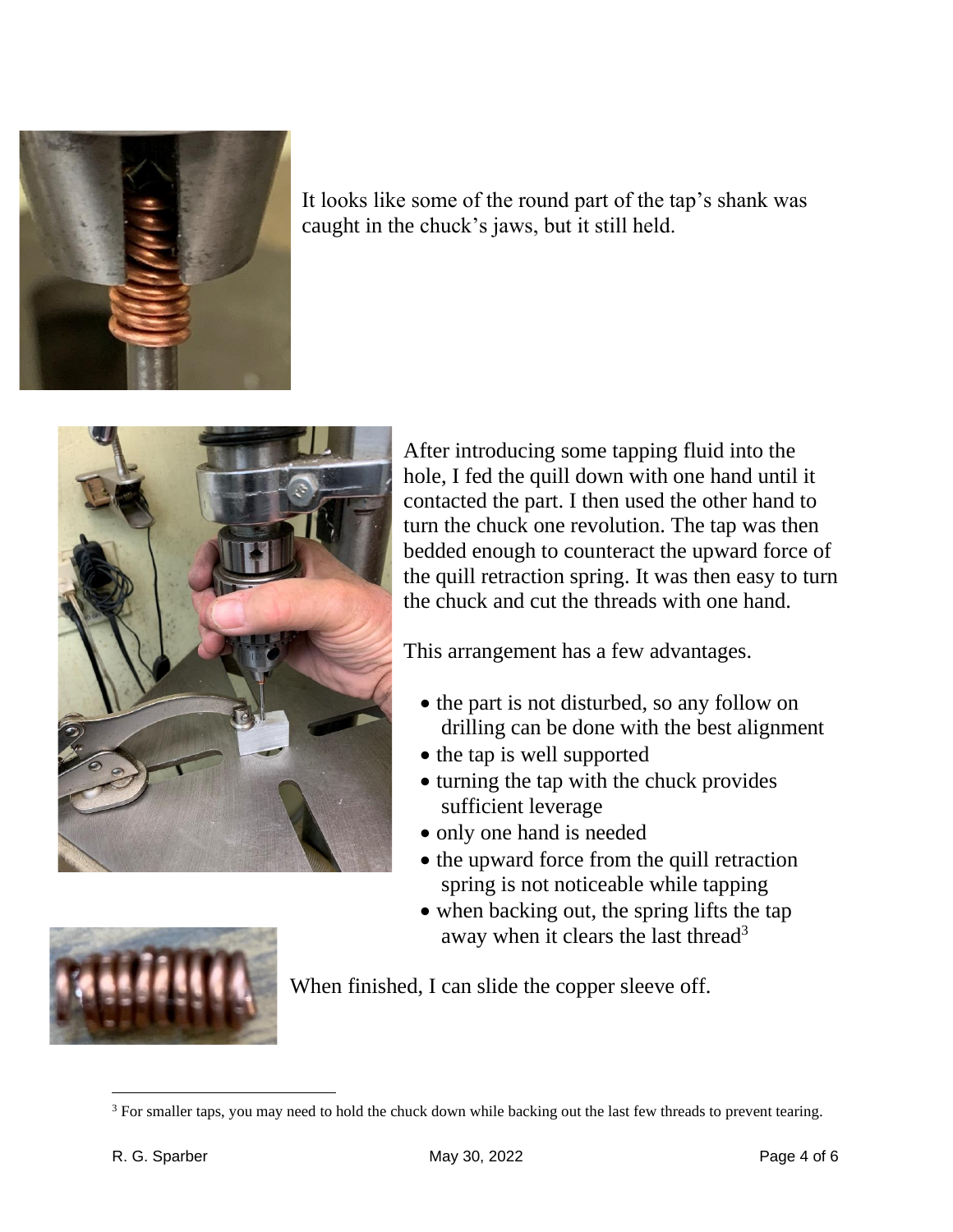

The next time you need this tool, slide the copper sleeve back onto the tap.



Place the point of the tap in the hole, lower the jaws, and lock the vertical position. Slowly rotate the tap's shank with one hand while gently closing the jaws with the other hand. The jaws will find the flat spots. Then fully tighten the chuck.

I drilled a tap hole with my #4 drill as a further experiment. Then I used this same copper wire around the shank of a sharp ¼-20 spiral tap. This assembly was placed in my drill press chuck and tightened as hard as possible with the key. I then used a rod in one of the key holes to turn the chuck and had no problem tapping through the above block of aluminum.

This experiment demonstrates that a surprisingly large amount of friction is developed between two hardened surfaces if a layer of copper exists between them.

I plan to try this trick on all of my taps.